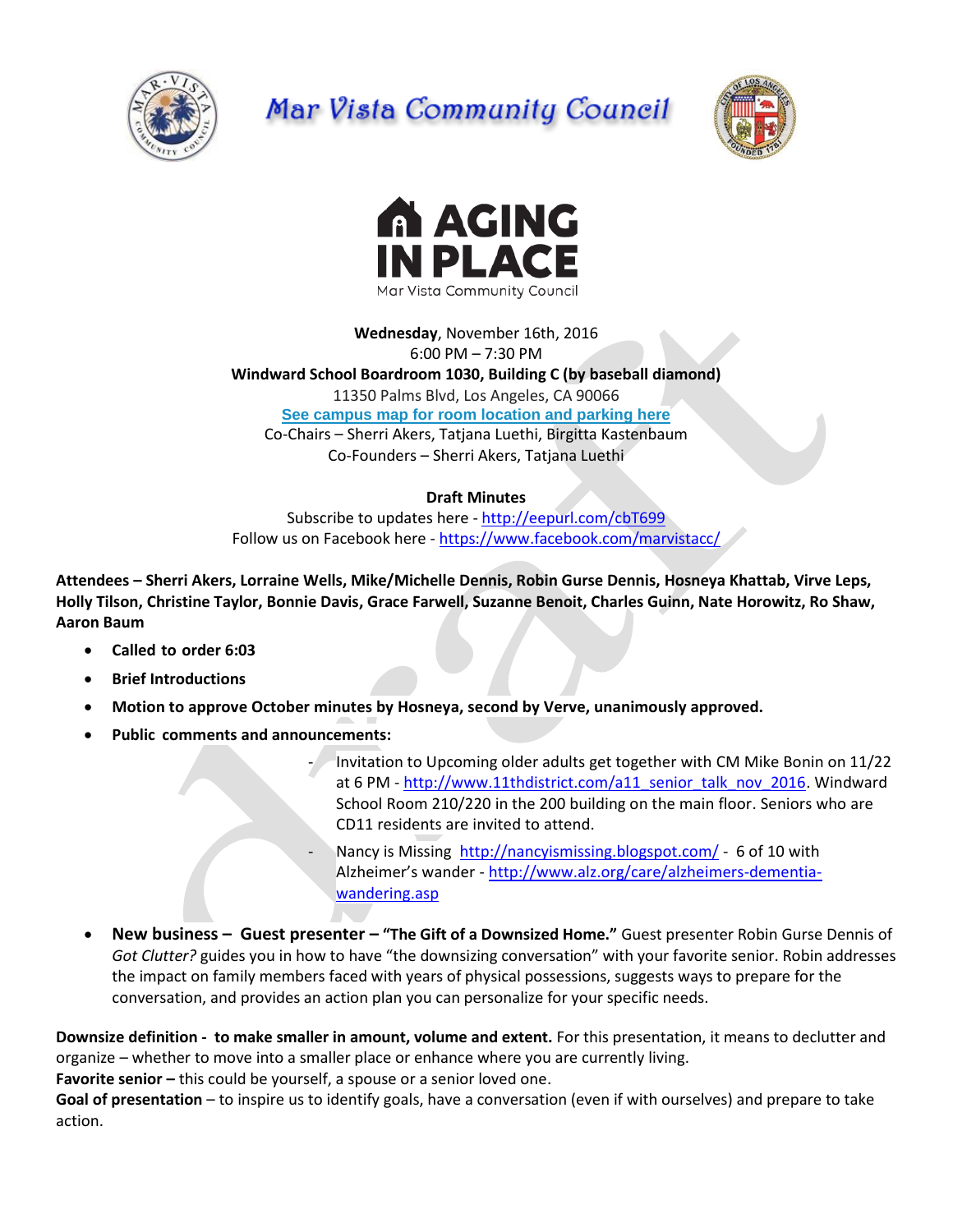## **Goal Setting 101 Model –**

- **Set a specific, measurable, attainable, realistic and tangible (smart) goal**  Example – declutter 5 kitchen drawers by November 30, 5 PM
- **Identify specific steps** break down the goal into manageable parts
- **Gather/purchase supplies** large plastic bags, boxes for donating, shredding, selling etc
- **Acknowledge accomplishments** of each step or partial step. Take the time to enjoy and experience whatever progress is made.
- **Rest/Reward** very important step. Ok to arrange ahead of time to look forward to it while decluttering
- **Set a new smart goal** and repeat steps.

The discussion was informal with a lot of great feedback and sharing by the attendees. Robin provided a worksheet as a take away to develop an action plan.

#### **Preparing for the conversation -**

**My concerns.** Regarding my favorite senior's home environment, why would I initiate the downsizing conversation? Another way to ask this is: What are my top 3 concerns? Consider -

- Benefits to me to initiate the conversation
- Benefits to them
- Costs to me of putting it off
- Costs to them

**My attitude.** Who will I be *being* during this downsizing conversation? For example: someone who is: courteous, bold, focused, compassionate, firm, gentle, etc.

**Resistance to the conversation.** What are the possible obstacles—inner and outer, mine and theirs—that could get in the way of us having a quality conversation? For example:

- Either or both of us will be too scared/angry/annoyed/tired
- They won't want to: they're too tired, it's none of my business, they don't have the time, what's the rush?, etc

**Possible solutions.** Examples include:

- Focus on what I see as identified benefits for both of us
- Let them know how important it is to me and make sure they "get" it
- Make it fun; create a game; plan a "reward" for after the conversation

#### **Having the conversation**

**What matters to you?** What is most important to you about your things and your space? What are your top 3 values I will want to honor if we begin to downsize? Here are some examples:

- If you worry about falling, you may value safety & feeling secure.
- If you don't want to be rushed, you may value thoughtfulness/patience.
- If you want to enjoy the aesthetics of your home, you may value serenity/beauty.
- If you want to easily make decisions about what to keep and what to let go of, you may value clarity & having control.

**Inner conversation (resistance).** What are some of your thoughts about going through your things and deciding what to toss, what to donate, what to keep? You may have a belief, assumption or attitude about downsizing. Examples:

- If I let go of my things, I won't know who I am.
- $\bullet$  I don't have the time/energy to put things away.
- I'm not good at making decisions about my things.
- It's too much work; it's not fun.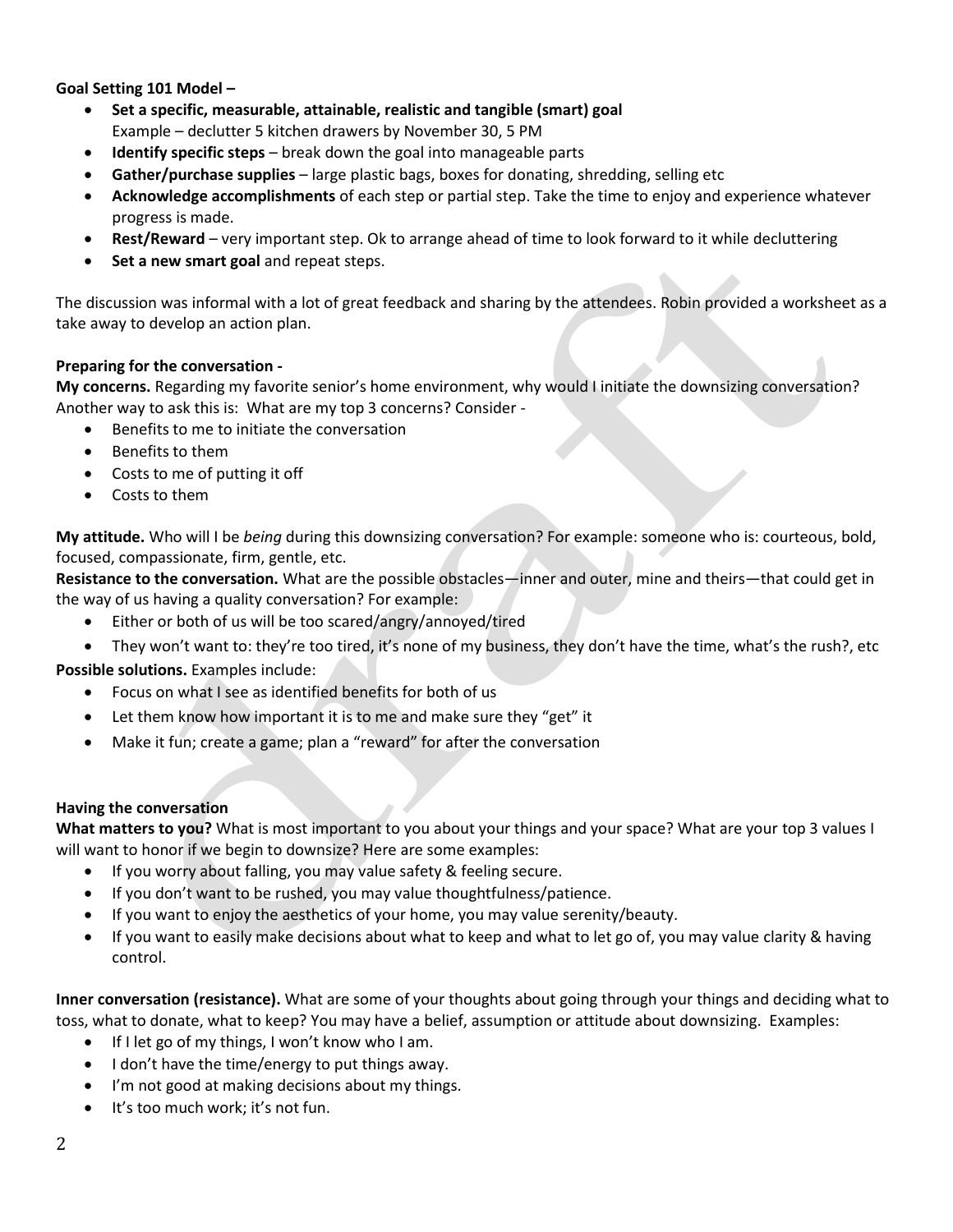For each of these attitudes, beliefs, and/or assumptions, what new attitude, belief and/or assumption can you create that will help you if you choose to downsize? Examples:

- I can let go of things from my past *and* honor, treasure and love myself and the people I love.
- I look forward to the freedom and serenity that will be possible when our living space is cleared of "stuff."
- Organizing is fun.

What are some ways we can have fun with this? (music, rewards for steps taken)

- How can we make it be easy for you?
- What can I do to support you? How can I help?
- Let's set a date and time to begin with your first priority area.

Discussion and feedback –

Suggestion to work with an estate sale specialist to sell off valuable possessions.

Story of a friend moving overseas for several years – she hosted an estate sale (more a giveaway) with friends. When she returned, she enjoyed seeing her former possessions when she would visit them.

Concerns – Get ahead of the inevitability. Have become a repository for what our adult children don't want to give up – collecting their clutter. As we age it becomes more difficult to let go of things. Fear that we will regret giving things up. Project feels overwhelming. The senior is the holder of the family legacy – home is like a museum. Inner voice – first I give up my stuff and then I die.

Benefits – Better use of space. Chance to share stories before losing the loved one. Joy of seeing what is given away benefit someone else. Sense of control – someone else won't make the decisions for you in a health crisis. Reduce the cost of storing. Not leaving a mess behind us when we pass. It must be done eventually – tackle it while we have help and are more capable.

#### [gotclutter.robin@gmail.com;](mailto:gotclutter.robin@gmail.com)

Phone/Text: 310.617.1595

<https://www.facebook.com/gotclutter.robin/>

#### **Old Business**

- **Future guest presentations – room 1030 in Building C (by the baseball diamond) will be our ongoing location.**
	- a. **December –** Mandi Carpenter When is Assisted Living a good choice? How do you assess them?
	- b. **January -** Emilia Crotty with LA Walks Safe Routes for Seniors program and campaign, part of the Vision Zero Alliance [\(Facebook](https://www.facebook.com/LAvisionzero/photos) an[d website\)](http://www.visionzeroalliance.org/).
	- c. **February –** Adriana Mendoza AARP Livable Cities and Purposeful Aging LA
	- d. **March - Birgitta Kastenbaum –** the psycho-emotional effects of aging and the awareness of impermanence.
	- e. **April –** Bonnie Davis Senior living advisor. Transitioning to care and changes in homecare. Who pays for what? What funds are available? Why a skilled nursing facility vs. assisted living? How to negotiate for best pricing.